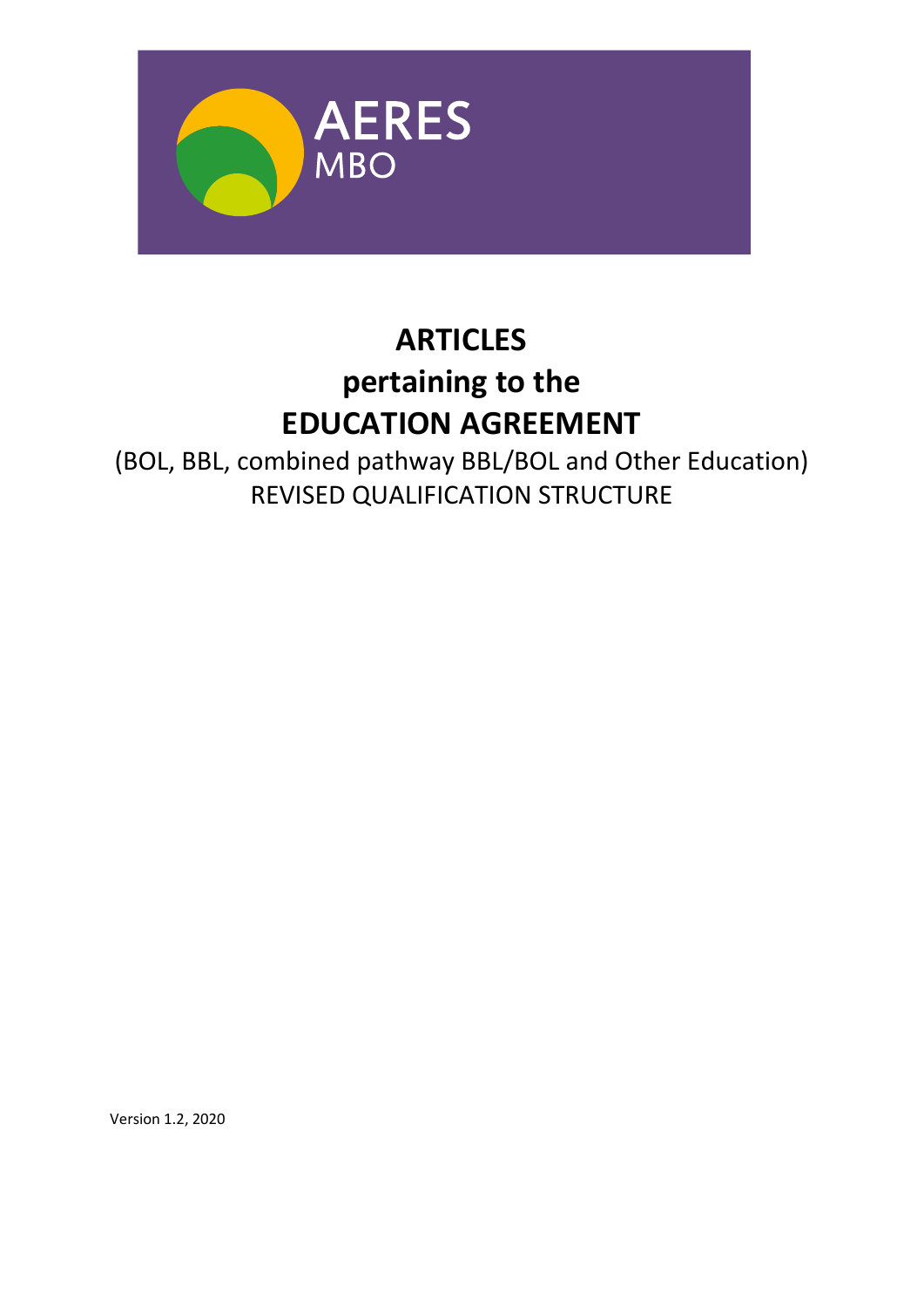# Table of Contents

| Article 1      | Study support, study and career counselling                           | 4.  |
|----------------|-----------------------------------------------------------------------|-----|
| Article 2      | Periods and locations                                                 | 4.  |
| Article 3      | Structure of the course                                               | 4.  |
| Article 4      | Disruption of course activities                                       | 4.  |
| Article 5      | Obligation to offer examination (components)                          | 4.  |
| Article 6      | Liability of institution                                              | 4.  |
|                | Rights and obligations of the student                                 |     |
| Article 7      | Validity                                                              | 5.  |
| Article 8      | Rights and obligations in general                                     | 5.  |
| Article 9      | Admission                                                             | 6.  |
| Article 10     | The provision of education                                            | 6.  |
| Article 11     | The participation in education by students                            | 6.  |
| Article 12     | Best efforts obligation of student                                    | 6.  |
| Article 13     | Study costs                                                           | 7.  |
| Article 14     | Study recommendation and consequences associated with a binding study |     |
| recommendation |                                                                       | 8.  |
| Article 15     | Absence of student due to sickness                                    | 8.  |
| Article 16     | Absence of student other than due to sickness                         | 8.  |
| Article 17     | Control of (prolonged) absence                                        | 9.  |
| Article 18     | Examination                                                           | 9.  |
| Article 19     | Smoking in the school                                                 | 9.  |
| Article 20     | Alcohol and drugs                                                     | 9.  |
| Article 21     | Freedom of speech                                                     | 9.  |
| Article 22     | Freedom of assembly                                                   | 10. |
| Article 23     | Student registration                                                  | 10. |
| Article 24     | Disciplinary measures                                                 | 10. |
| Article 25     | Removal of student from class or study activity                       | 10. |
| Article 26     | Suspension and definitive removal of student                          | 11. |
| Article 27     | Procedure for suspension of student                                   | 11. |
| Article 28     | Procedure for definitive removal of student                           | 11. |
| Article 29     | Unforeseen instances                                                  | 12. |
| Article 30     | Documents                                                             | 12. |
|                | Other provisions of the agreement                                     |     |
| Article 31     | Practical vocational training                                         | 12. |
| Article 32     | Content and structure of the study and the examination facilities     | 12. |
| Article 33     | End of agreement                                                      | 12. |
| Article 34     | New agreement                                                         | 13. |
| Article 35     | Entry into force of study agreement                                   | 13. |
| Article 36     | Liability                                                             | 13. |
| Article 37     | Objection and appeal to decisions                                     | 13. |
| Article 38     | Complaints                                                            | 14. |
| Article 39     | Location rules                                                        | 14. |
| Article 40     | Closing provision                                                     | 14. |
| Schedules      |                                                                       |     |
| Schedule 1     | Procedure course fees MBO BBL partial payment                         | 16  |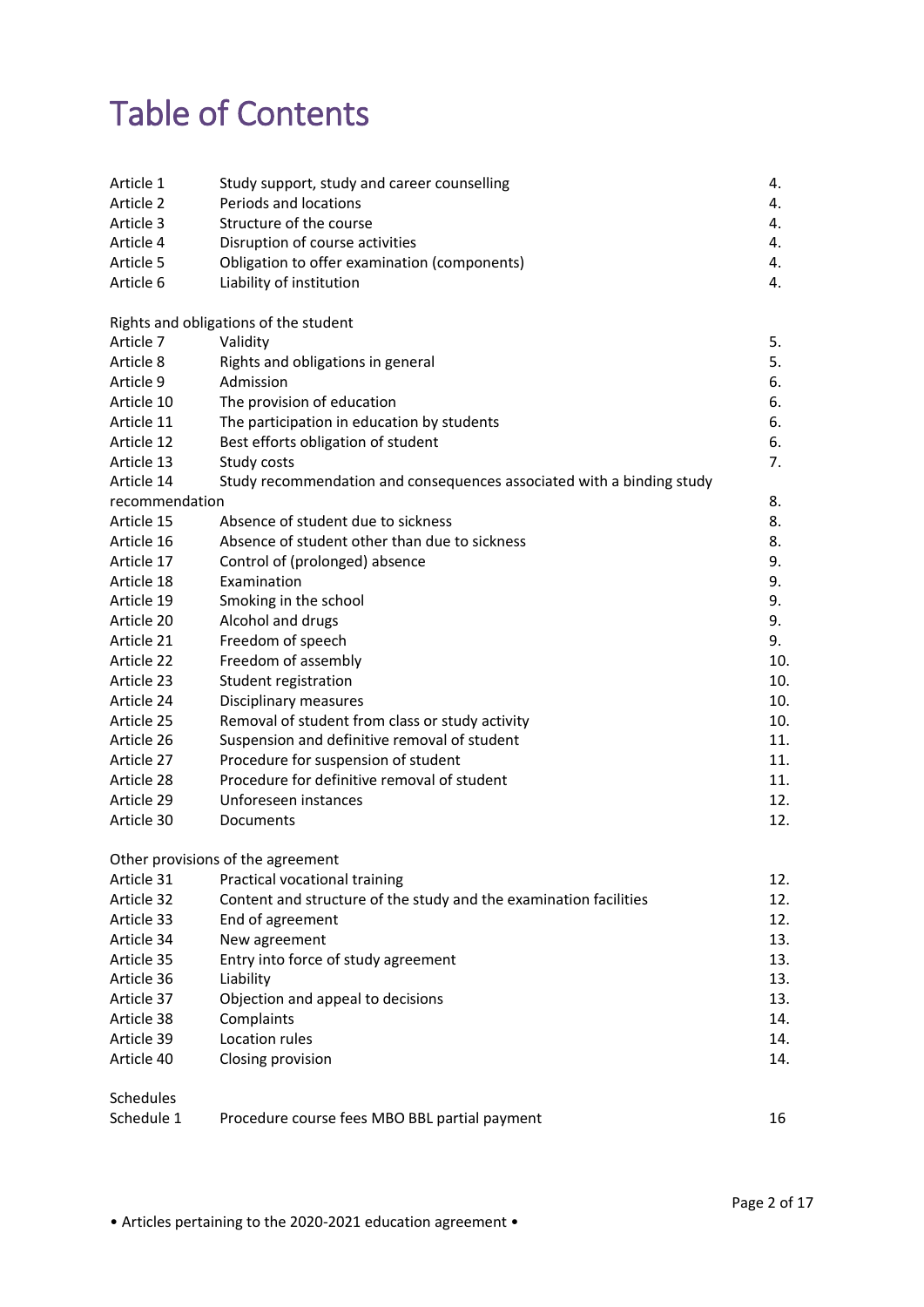# Articles of the Education Agreement

These articles are part of the education agreement. The articles describe, inter alia, the rights and obligations of the institution. They also outline the rights and obligations of the students participating in the education. The parties who sign the course sheet pertaining to the education agreement declare that they agree with the provisions set forth in the articles.

# Rights and obligations of the institution

# **Article 1 Study support, study and career counselling**

- 1 The institution provides for appropriate study support, including regular recommendations regarding the continuation of the study within or outside the course. The study recommendation is communicated to the student at appropriate times.
- 2 In order to increase the chance of complying with the qualification requirements of the course to which this agreement applies within the imposed period, the student participates - where applicable - in supporting activities.
- 3 Further arrangements are agreed on about these supporting activities during the term of the agreement.
- 4 The institution provides for study and career counselling.

# **Article 2 Periods and locations**

- 1 The institution communicates the timetable and the locations to the student in a timely fashion.
- 2 The institution reserves the right to change the timetable and the locations for organisational and/or educational reasons.
- 3 The institution communicates changes in the timetable and/or the locations to the student in a timely fashion.

# **Article 3 Structure of the course**

The institution structures the course in such manner that the student can reasonably be deemed to be able to complete the course successfully within the imposed period.

# **Article 4 Disruption of course activities**

- 1 The institution is held to prevent disruption of course activities to the best of its ability.
- 2 The institution makes an effort to offer the course activities that were not enjoyed as a result of absenteeism of a teacher at a different time that shall, where possible, be established in consultation with the student.
- 3 The disruption of course activities as well as the new offer of the same are communicated to the student as soon as possible.

# **Article 5 Obligation to offer examination (components)**

The institution commits to offer the examination or the tests for the components of the examination pertaining to the course.

# **Article 6 Liability of institution**

1 The liability of the institution is limited to compensation in case of the inability to comply with this agreement following termination of the funding or forfeiture of rights as intended in Section 2.1.3 of the Dutch Education and Vocational Training Act (WEB) respectively in Section 6.1.4 or 6.2.2 of the WEB. The level of the said compensation equals, at most, the costs paid to the institution by the student.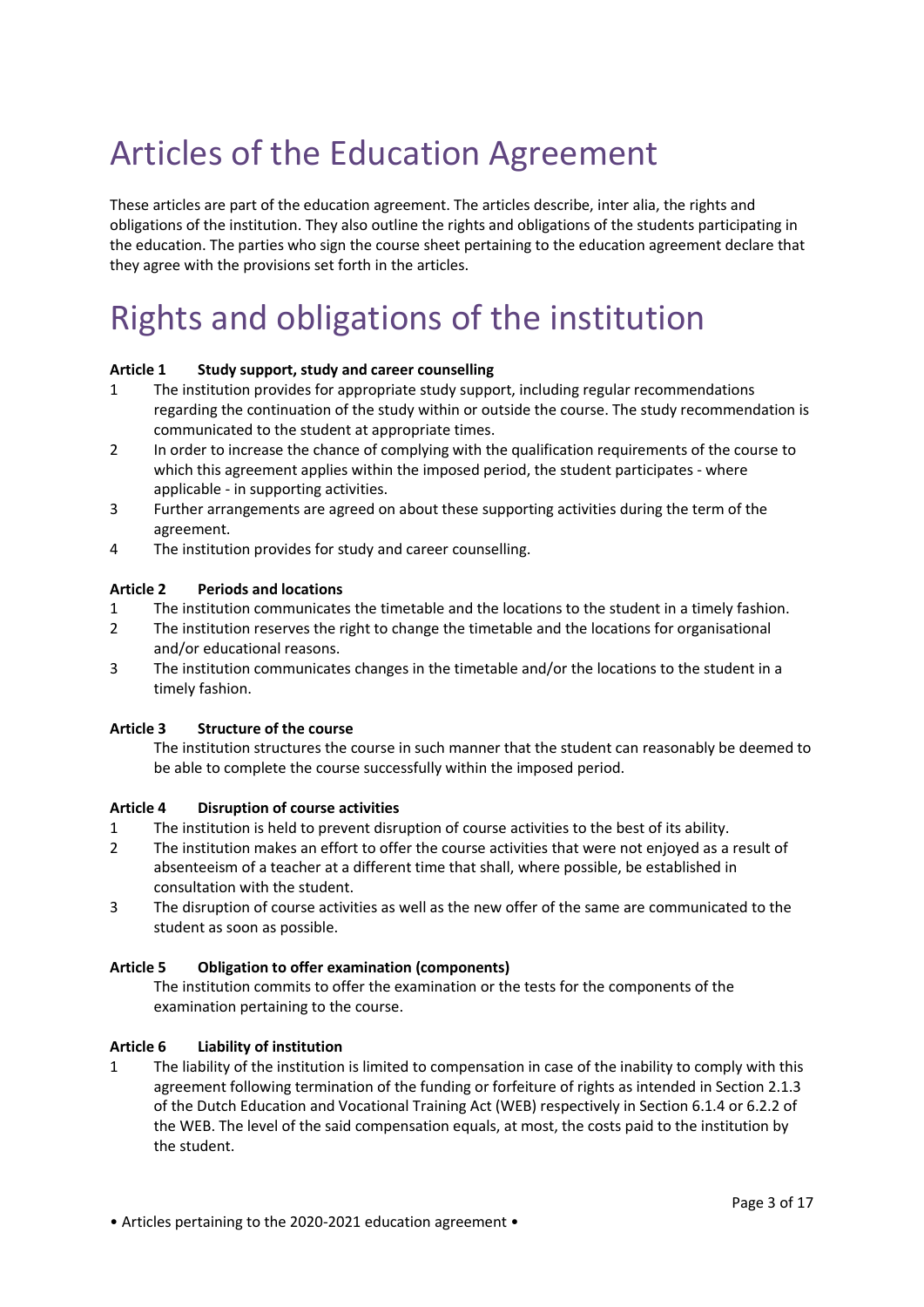- 2 The institution is not liable for damages incurred by the student as a result of application of articles 24, 25 and 26. As the occasion arises, the student is not entitled to repayment of the costs already paid by him / her as intended in article 13.
- 3 Barring intent and gross negligence of the institution, the institution is not liable for theft, embezzlement or loss of and/or damage to properties or belongings of the student.

# Rights and obligations of the student

# **Article 7 Validity**

- 1 The rights and obligations that the students endorses through signature of this agreement are applicable in respect of all students enrolled, the competent authority and any and all bodies and members of staff affiliated with the institution.
- 2 The rights and obligations are applicable in and outside the school buildings and premises, both during school hours and outside of the same, and during all school and out-of-school activities, all insofar as they are relevant to the school situation.

# **Article 8 Rights and obligations in general**

- 1 The Articles, together with the course sheet and potential schedules, form the education agreement as intended in Section 8.1.3 of the WEB.
- 2 This agreement contains the general rights and obligations of the parties. Provisions that specifically regard the course to be followed by the student are included in the course sheet. The course sheet forms an inextricable part of the education agreement. Where this agreement refers to 'course', this is understood as the course mentioned on the course sheet.
- 3 The student and, if he / she is a minor, his / her parent(s) / legal representative(s) enjoy the rights and are bound by the obligations that derive from the education agreement that was concluded with the competent authority.
- 4 The course details as included on the course sheet can be changed or supplemented during the course with mutual consent of the parties. The course data can only be changed at the request of and with consent of the student, whether or not after consultation with or on the recommendation of a functionary of the institution. The institution can always advise the student actively on this matter. The course sheet is then replaced during the term by a new course sheet, which the institution sends to the student in writing (in hard copy or digitally) (and in case of minor students also to his / her parent(s) / legal representative(s)).

If the student or, in case of a minor student, his / her parent(s) / legal representative(s) does / do not agree with the content of the new course sheet then he / she must communicate this to the school in writing (also possible via email) within ten working days. As the occasion arises, the student continues participating in the course as mentioned on the previous course sheet. If the student or, in case of a minor student, his / her parent(s) / legal representative(s) does / doe not react within the stipulated period then the new course sheet replaces the previous course sheet and thus becomes part of the education agreement.

- 5 In his / her conduct and expressions the student respects the foundation and objective of the educational institution, as formulated in the by-laws that are available for inspection on location.
- 6 The student and members of staff are, vis-à-vis each other, subject to the obligation to provide for a workable situation where good education can be followed and given in an appropriate atmosphere.
- 7 The student is held to refrain from conduct that disrupt the good course of affairs within the institution.
- 8 The student is held to comply with the rules that are applicable to him / her at the relevant location. He / she complies with the said rules in the buildings of the institution and at the associated premises. The rules that are applicable at the location where the student was admitted can be found in the study guide of the relevant location.
- 9 The student is entitled to require bodies and members of staff comply with the rules that are applicable to him / her at the relevant location.

• Articles pertaining to the 2020-2021 education agreement •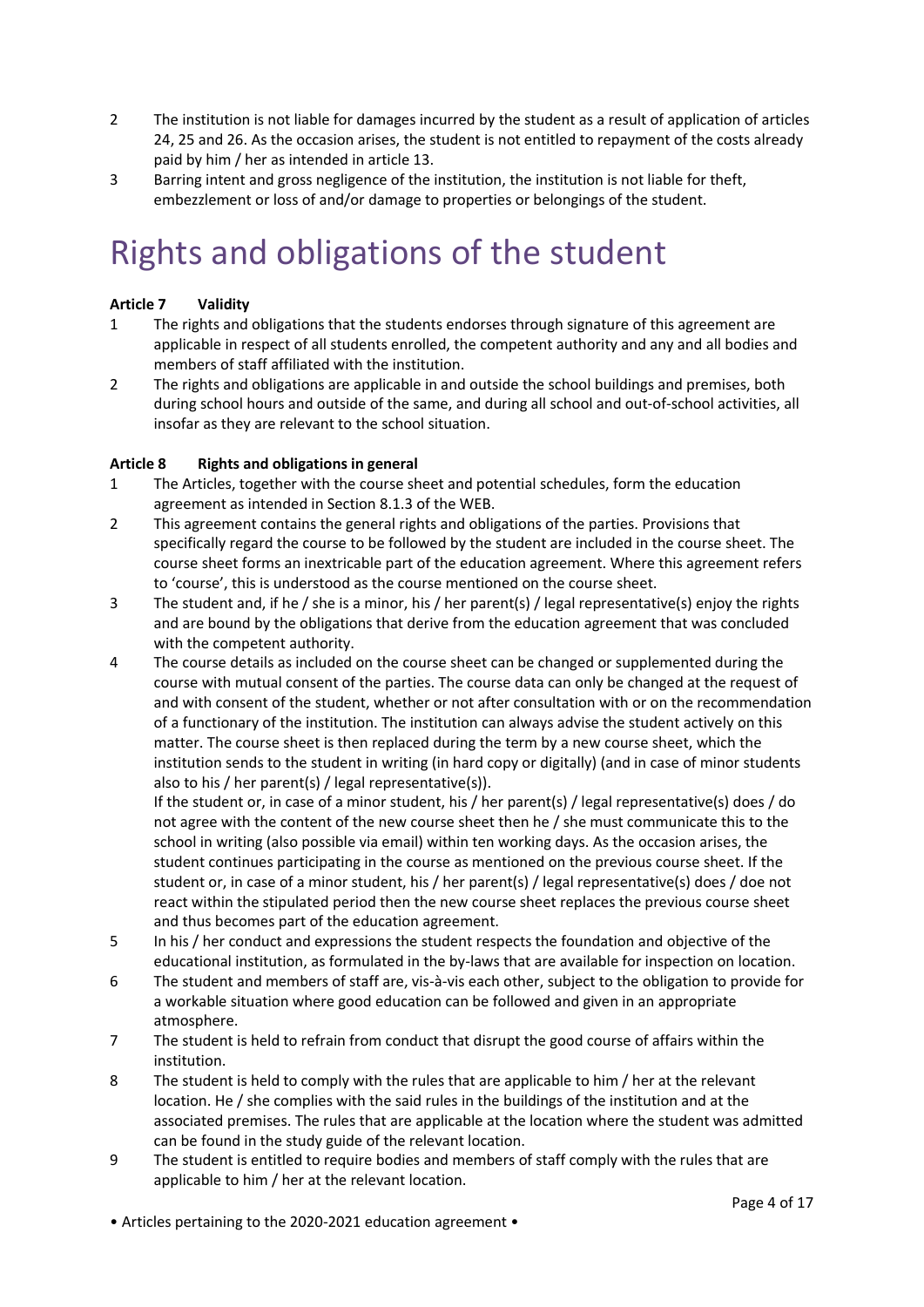10 The student and members of staff are due to treat each other and any and all persons at the location respectfully. They must observe prudence in respect of each other's belongings, in respect of the belongings of other persons at the location and in respect of any and all assets of the school.

# **Article 9 Admission**

- 1 The admission committee of the location determines, under the authority of the competent authority, who is
- admitted to the educational institution, to a certain department or to a certain study year or to a certain class. The latter on the basis of the Admission Policy MBO<sup>1</sup>.
- 2 Students who registered prior to 1 April of the year during which the course starts and who comply with the statutory pre-education requirements and who participated in the mandatory intake activities are basically (unless there is question of special circumstances as formulated in the admission policy of Aeres MBO) entitled to be admitted to the course for which they registered. Exceptions to this can be found in the admission policy.
- 3 Where applicable, additional arrangements are agreed on for individual students about additional support in the context of the Dutch Appropriate Education Act. Arrangements about the support are established in a schedule to the education agreement for the performance of additional support. This schedule forms, after signature, an inextricable part of this education agreement.
- 4 The student provides the institution with the necessary information about the (potential) need for additional support in order that the institution can offer the said support. If it becomes apparent that he / she conceals the said information then the additional support is neither included in the schedule to the education agreement. The institution should therefore neither offer the necessary support. If it becomes apparent during the course that the student is in need of support then the institution can determine whether it can yet meet the said need.

# **Article 10 The provision of education**

- 1 The student is entitled to teachers making an effort to provide good education.
- 2 The student is entitled to a balanced timetable.
- 3 The work areas must be suitable for the education offered in the same.

# **Article 11 The participation in education by students**

- 1 The student is held to follow the lessons according to the timetable applicable to him / her, unless a different scheme was agreed on for a certain location. The student is equally held to participate in any and all other activities that are developed by the school in the context of the education, for instance in case of class disruption due to sickness of the teacher.
- 2 The student must be present at the relevantly designated location in a timely fashion, i.e. prior to the start of the relevant course activity.
- 3 The student must act in such manner that an orderly course of the classes is possible.
- 4 A student who disrupts the progress of the classes can be requested by the teacher to leave the class and to report to the school management. Initially, the teacher and the student personally try to solve the conflict.
- 5 During breaks and scheduled time off the students are free to stay at the school at the thereto designated area(s) or to leave the school premises.

# **Article 12 Best efforts obligation of student**

-

- 1 The student is held to make an effort to the best of his / her ability to complete the course successfully within the imposed period. The student is particularly held to actually participate in the course activities, unless this cannot be required of him / her for compelling reasons.
- 2 The student commits to take the examination or the tests for the examination components pertaining to the course or the part of the course (as stipulated in this agreement).
- 3 The student who was granted leave, is held to catch up on the relevant course activity, unless stipulated otherwise.

<sup>&</sup>lt;sup>1</sup> The admission policy Aeres MBO can be found via<https://www.aeresmbo.nl/over-aeres-mbo/regelingen-en-statuten>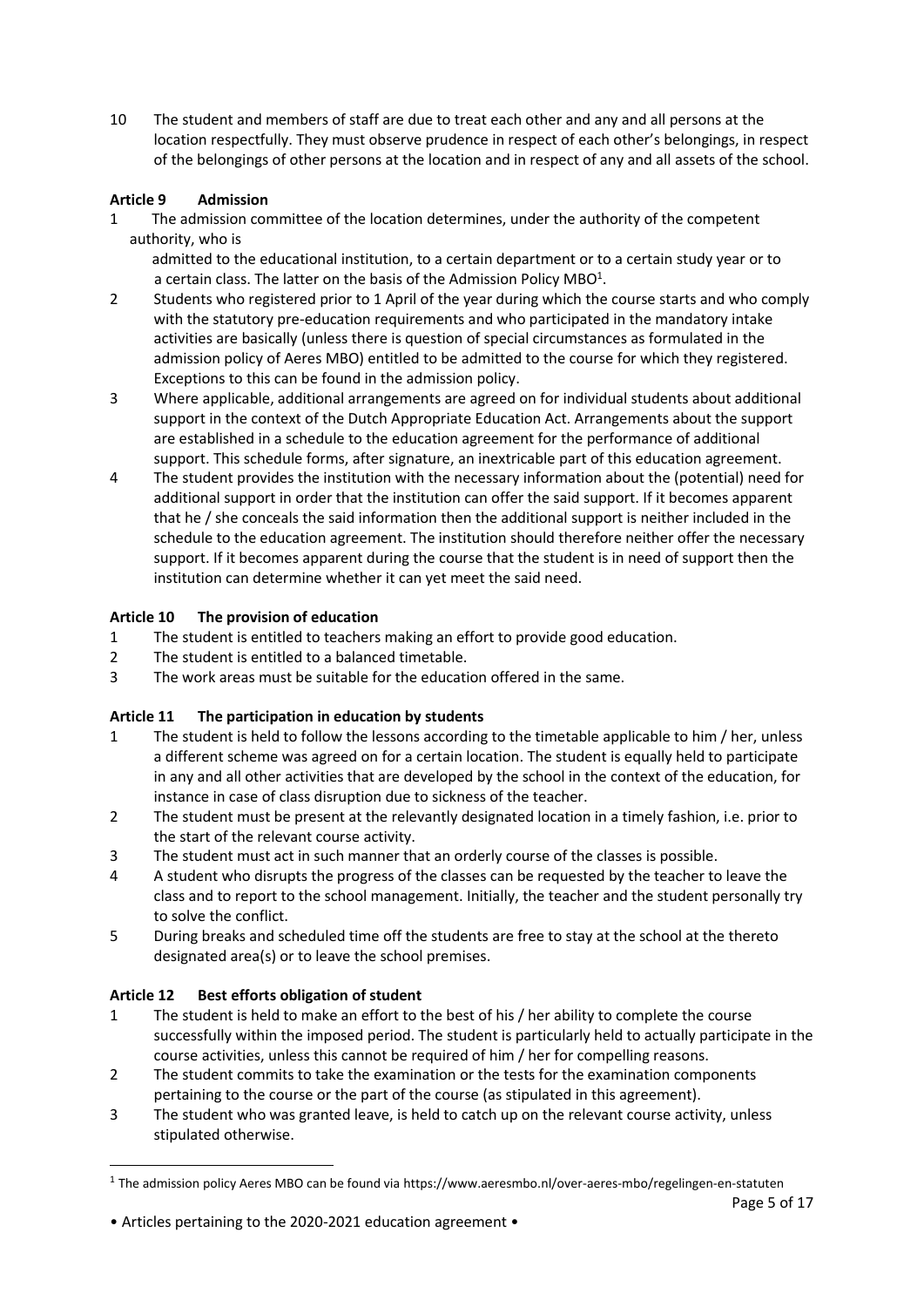# **Article 13 Study costs**

- 1 For the participation in the course the student is subject to the statutorily established course and/or tuition fees or the schooling fees (on the basis of customised arrangements) associated with an OVO course, which are communicated to the student prior to the start of the course. These costs are at the expense of the student.
- 2 All other costs are voluntary costs. In respect of the said voluntary costs a distinction is made between:
	- a. Costs for goods that you must have in your possession as a student, however that do not need to be purchased via the school or that remain your property as a student after the participation in the course.

Goods that fall under teaching materials and consumables that must be in possession of the student during the classes or that must remain in the possession of the student include goods like books, calculator, laptop, tools, copy work, use (rental) of company clothing, (rental of) a laptop and the like.

b. Fully voluntary costs.

Goods that fall under the fully voluntary costs are costs for supplemental insurance, consumables, introduction camp, excursion(s), celebrations, projects, rental / security deposit locker / safe deposit box, school pass, travelling and subsistence expenses PTC+ or IPC. For some course activities a voluntary contribution is requested (e.g. an excursion). A separate agreement is concluded for these costs with the school memorandum. Students who do not want to pay the said voluntary contribution can be excluded from participation in the said activity. They are offered an alternative assignment of comparable quality.

The registration does not depend on these other costs. It shall not release the students from the obligation to be present during course activities and to dispose of the teaching materials and materials required for the relevant course activity.

The other costs as intended here are charged via a (digital) order form to be signed and submitted by the student or his / her legal representative. In addition, the student or legal representative can object to the cost items on the school memorandum that is sent to the student.

- 3 In case of early termination of the course (article 33 paragraph b up to and including paragraph g and paragraph i up to and including paragraph l) the student is held to pay the costs as intended in article 13.3 and, if ordered, in article 13.2.
- 4 Repayment of course fees for the relevant school year by a twelfth share for every remaining full month up to 1 August can exclusively take place at the Education Implementation Service (DUO), at the request of the person liable to pay the course fees, if the enrolment came to an end prior to 1 May of the school year in connection with:
	- a. the successful completion of the course. In this respect the actual end date of the course is the date of the diploma and that is the date when the central examination committee established the entitlement to a diploma of the student;
	- b. the enrolment for a course as intended in Section 15 Subsection 1 of the Dutch Course and Tuition Fees (Implementation) Decree 2000 and provided that the said enrolment takes place in the relevant school year;
	- c. demise or serious illness of the student;
	- d. special family circumstances to be determined by Ministerial Decree.
- 5 Repayment of course fees can take place if the enrolment is terminated on account of the successful completion of the course. The course fees for the relevant course year are repaid at the request of the person liable to pay the fees by a tenth share for every remaining month of the course year during which the student shall no longer be enrolled. The last two months of the course year are not included.

In addition, the course fees for the relevant course year are repaid, either in whole or in part, at the request of the person liable to pay the fees by a twelfth share for every remaining full month of the course year during which the student shall no longer be enrolled, if the enrolment is terminated: a. prior to the first day of the start of the classes in the course year;

• Articles pertaining to the 2020-2021 education agreement •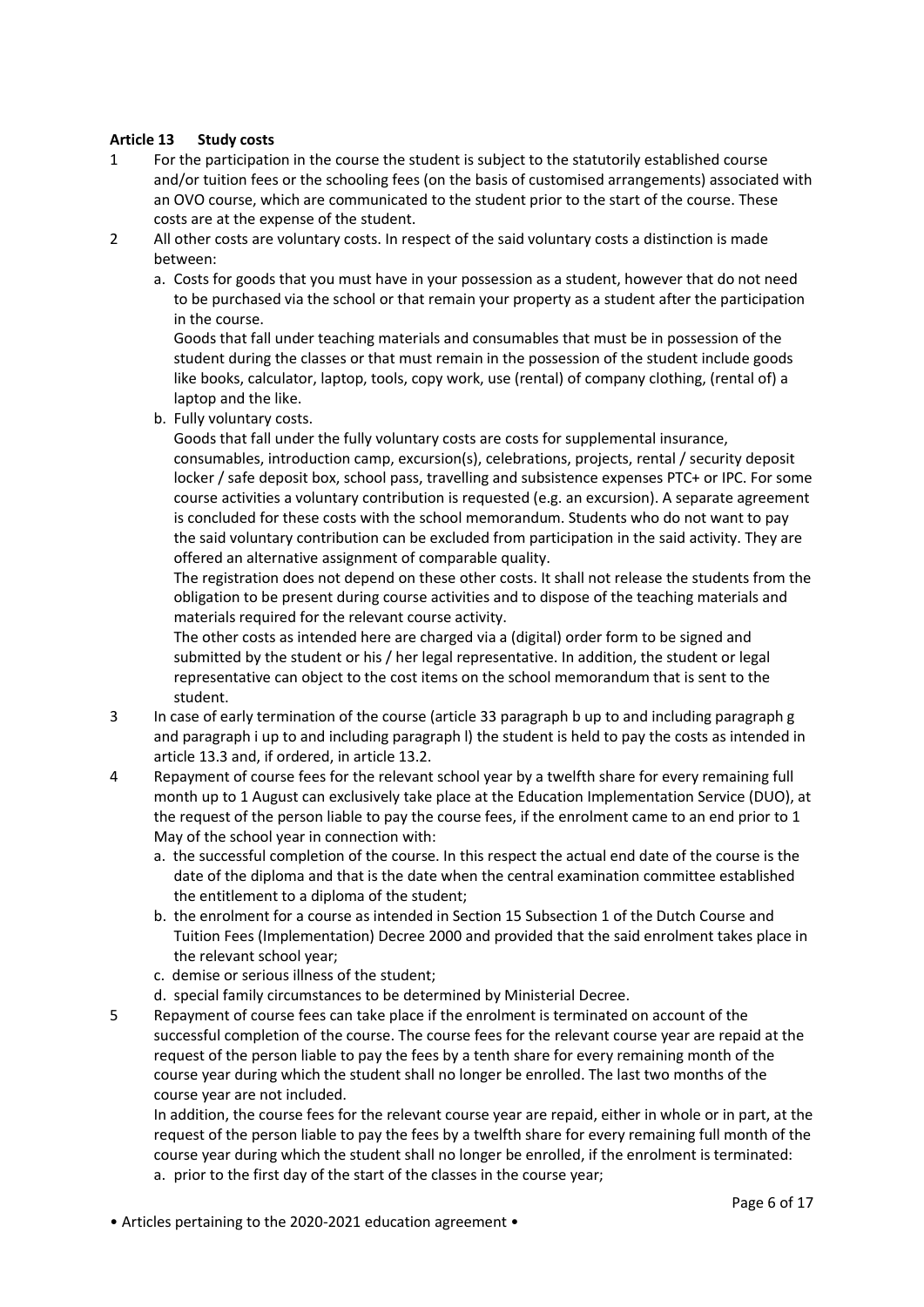- b. in connection with the enrolment for a day school, provided that the enrolment takes place in the relevant course year;
- c. due to the demise or a serious illness of the student, at the discretion of the competent authority;
- d. on account of special family circumstances to be determined by Ministerial Decree.
- 6 Repayment of schooling costs (OVO) does not take place.

# **Article 14 Study recommendation and consequences associated with a binding study recommendation**

- 1 The location board issues, under the authority of the competent authority, a recommendation regarding the continuation of the course to all students within the first year after the start of the course. Students enrolled for an entry course receive the said recommendation 3 to 4 months after the start of the course. Students who enrolled for a level 2, 3 or 4 course receive a recommendation regarding continuation of the course within 9 to 12 months after the start of the course. A negative recommendation is issued in writing and is preceded by a previous written warning.
- 2 A binding rejection can be associated with the study recommendation, as intended in paragraph 1. This implies that the student is no longer enrolled for the same course within the institution (binding negative study recommendation) and that the education agreement is rescinded.
- 3 A binding negative study recommendation, as described in article 14 paragraph 2, is issued if the student, at the discretion of the location board, in consideration of his / her personal circumstances, has made insufficient progress in the course. To determine whether a student has made insufficient progress the location board relies on the passing standards.
- 4 If a student does not agree with the binding negative study recommendation then he / she can appeal to this with the Examination Appeals Committee within two weeks after the issue of the binding negative study recommendation.

# **Article 15 Absence of student due to sickness**

- 1 If the student is prevented from participating in course activities due to sickness then he / she must forthwith, however at the latest by 09:00 o'clock on the sick day, inform the institution, through a thereto designated person, accordingly.
- 2 In case of recurring sickness notification or prolonged sickness the institution may require that the student submits a medical certificate, comprising that he / she was not able to participate in the education on account of sickness.
- 3 In case of recurring sickness notification or prolonged sickness the institution and the student can, on the basis of joint consultation and a joint effort, agree on a catch-up process.

# **Article 16 Absence of student other than due to sickness**

- 1 If the student is prevented from participating in a scheduled course activity, other than as a result of sickness, then he / she must request the board of the institution, or a person designated for that purpose by the same, whilst stating reasons, to grant leave, and the latter at the latest two working days prior to the relevant course activity.
- 2 The leave is only granted if the attendance of the student, having regard to the specified reasons, can reasonably not be required of the student.
- 3 The student who was granted leave, is held to catch up on the relevant course activity, unless stipulated otherwise.
- 4 The student who is a member of the Central Student Council is given the opportunity by the work placement organisation to attend the meetings of the Central Student Council. The incidental attendance of activities of the Central Student Council by the student is coordinated in consultation with the work placement organisation.

# **Article 17 Control of (prolonged) absence**

1 If the student falls under the scope of the Dutch Study Grants Act, or a successor of the same, then the institution establishes whether the student did not participate in the education for a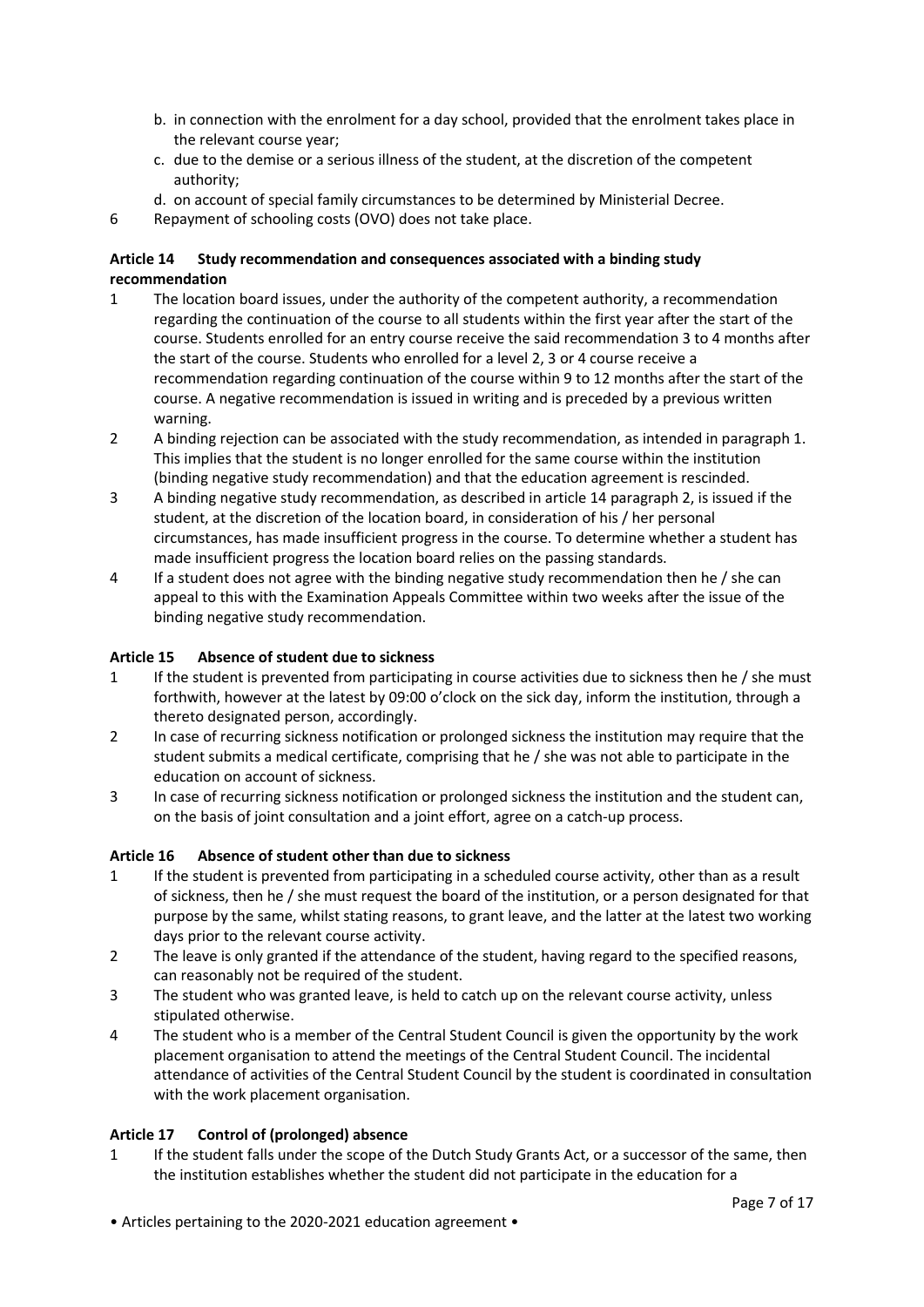consecutive period of at least 5 weeks without a valid reason. The institution is held to make a relevant note and to report this to DUO in conformity with the conditions set forth in Section 8.1.7 of the WEB.

- 2 If the student to whom the Dutch Compulsory Education Act applies has been absent without a valid reason for more than 16 class or practical hours during a four-week period then the said absenteeism is reported by the institution via the digital counter of DUO. The compulsory education officer or the RMC functionary then picks up the notification.
- 3 Students over the age of 18 who do not dispose of a basic qualification yet are reported to the Digital Absenteeism Counter of DUO according to the same terms as school-age students.

# **Article 18 Examination**

For the courses of the MBO (Senior Secondary Vocational Education) the examination rules were established in the Education and Examination Regulations (OER)<sup>2</sup> of the Aeres Group Foundation, part of Aeres MBO.

# **Article 19 Smoking in the school**

The student is not allowed to smoke in the school buildings.

# **Article 20 Alcohol and drugs**

- 1 The student is not allowed to have drugs and/or alcoholic beverages in his / her possession or to use or consume the same in the school buildings and at the school premises. In case of special occasions the school management can give the student aged 18 and over consent to consume lowalcoholic beverages.
- 2 The possession of, the inebriation with, the trade in or the use of drugs and/or alcoholic beverages may result in direct suspension and subsequently definitive removal from the school.
- 3 The student is not allowed to carry weapons or fireworks in the school buildings and at the school premises.

# **Article 21 Freedom of speech**

- 1 The student is free to express his / her opinion, provided that this is not in violation of the proper course of the education and the rules of the school.
- 2 The student must respect the opinion of fellow students and that of others. Expressions that are discriminatory or insulting are not allowed. If there is question of discrimination or insults then the location board can take appropriate measures.
- 3 If there are thereto-designated notice boards in the school then the student can post notices that are relevant to students, insofar as they are not in violation of the foundation or objective of the school and insofar as they are not of a discriminatory or insulting nature. The location board determines when its prior consent is required in this respect.

# **Article 22 Freedom of assembly**

-

- 1 The freedom of assembly is respected by everyone.
- 2 The student can request the location board to make a room available for activities that are related to the education within the possibilities provided by the location.

<sup>3</sup> Use of facilities (e.g. computers, video, tools) is only possible after consent of the member of staff who is responsible for the relevant facilities.

<sup>&</sup>lt;sup>2</sup> Effective from 1 August 2014 the following provision, as laid down in Section 7.4.8 Subsection 2 of the WEB, applies: "The competent authority establishes the description of the educational programme, with reference to the number of educational support hours as intended in article 7.2.7 per programme component per study year and the number of clock hours of the practical vocational training per study year, and the rules with regard to the examination in the education and examination regulations of the institution in a timely fashion and ensures that students are informed in a complete and timely fashion of the educational programme, examinations and the offer of support for disabled students who require additional support."

<sup>•</sup> Articles pertaining to the 2020-2021 education agreement •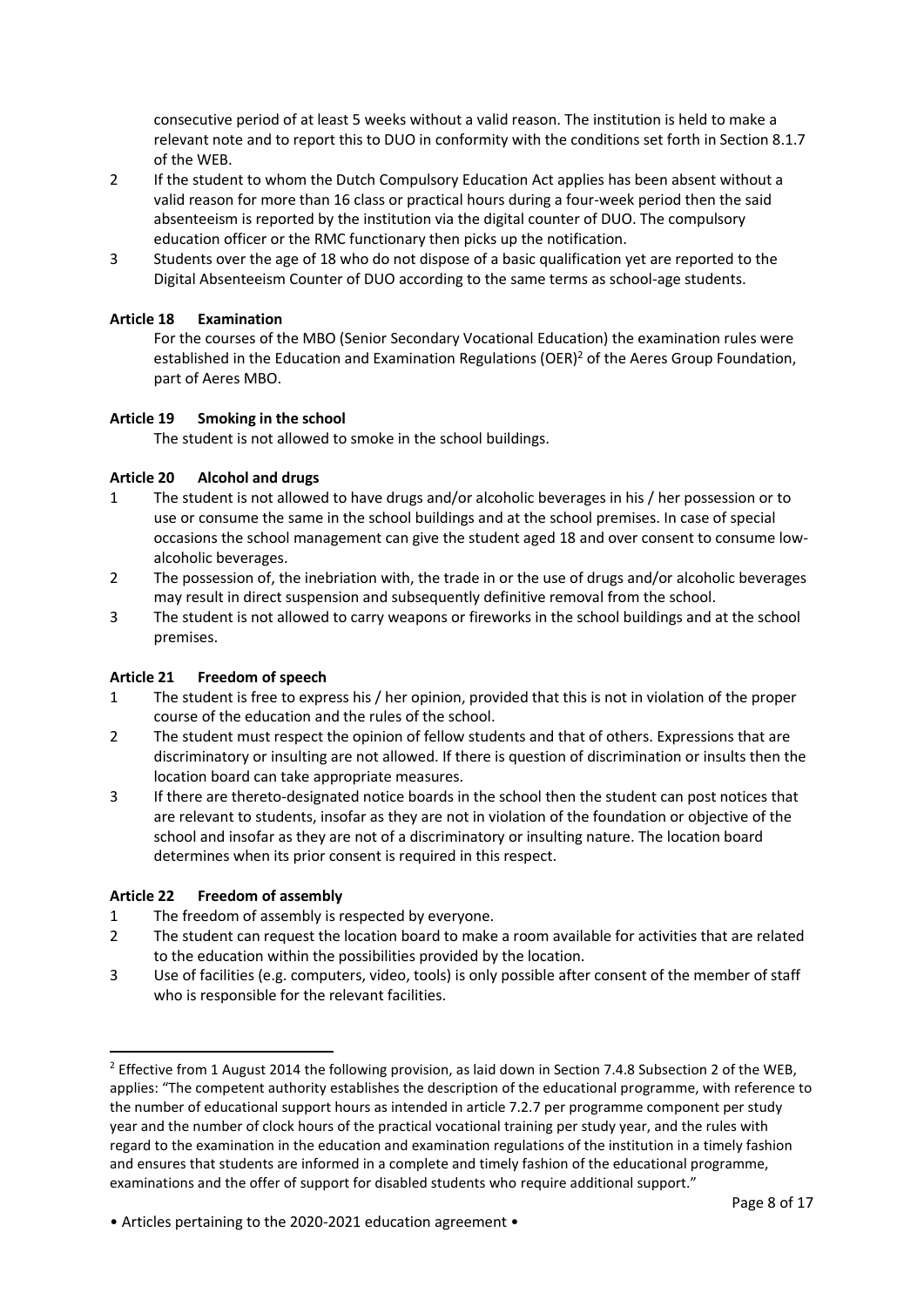# **Article 23 Student registration**

- 1 Data of the student were registered by the school. The said data must be correct. The relevant student, and if he / she is a minor also his / her legal representative, can inspect the said data and, where required, request them to be changed or corrected.
- 2 The data of the student are only accessible to those who were given consent to this by the Board of Governors, e.g. the members of the location board, the deans, the mentors, the teachers of the relevant student and the members of the administration.
- 3 The data can only be made available to parties other than those mentioned in paragraph 1 and paragraph 2 if this is in the interest of the education to the relevant student, in case of a statutory obligation or with consent of the relevant student, and if he / she is a minor also of his / her legal representative.

# **Article 24 Disciplinary measures**

- 1 A disciplinary measure can be imposed on the student who does not comply with the rules applicable in the school. Disciplinary measures that can exclusively be imposed by the location board are:
	- suspension;
	- removal.
- 2 Disciplinary measures that can be imposed by the location board or by the other staff are:
	- performance of punishment work;
	- removal from the class;
	- detention:
	- catch-up of missed classes;
	- cleaning of created mess;
	- performance of chores;
	- other measures with a pedagogic objective.
- 3 When imposing a measure there must be question of a reasonable relationship between the seriousness of the reason for the relevant imposition and the severity of the measure.
- 4 If a student is of the opinion that a measure was wrongly imposed on him / her by a teacher then he / she can submit this to the location board for assessment.

# **Article 25 Removal of student from class or study activity**

- 1 A student who disrupts the proper progress of the class is held to leave the class as soon as the teacher tells him / her to do so.
- 2 A member of staff of the institution can remove the student from the course activity if he / she, at his / her discretion, disrupts a course activity.

# **Article 26 Suspension and definitive removal of student**

- 1 The student can be suspended by the location board, or definitively be removed from the school if he / she:
	- a. repeatedly violates the rules applicable in the school after he / she has already been warned in writing and has been pointed to the potential consequences of his / her act or omission; b. is guilty of serious misconduct.
- 2 A student cannot be removed in the course of the school year on the basis of insufficient results, unless article 14 paragraph 3 is applicable.

# **Article 27 Procedure for suspension of student**

- 1 A decision regarding suspension is reached by the location director.
- 2 Before reaching a decision regarding suspension, the relevant student is heard.
- 3 If it is decided to suspend the student then the period of suspension is established. The school can suspend the student with immediate effect for a maximum of five school days.
- 4 The location director can extend the suspension once by a maximum of five school days, if there is reason for this.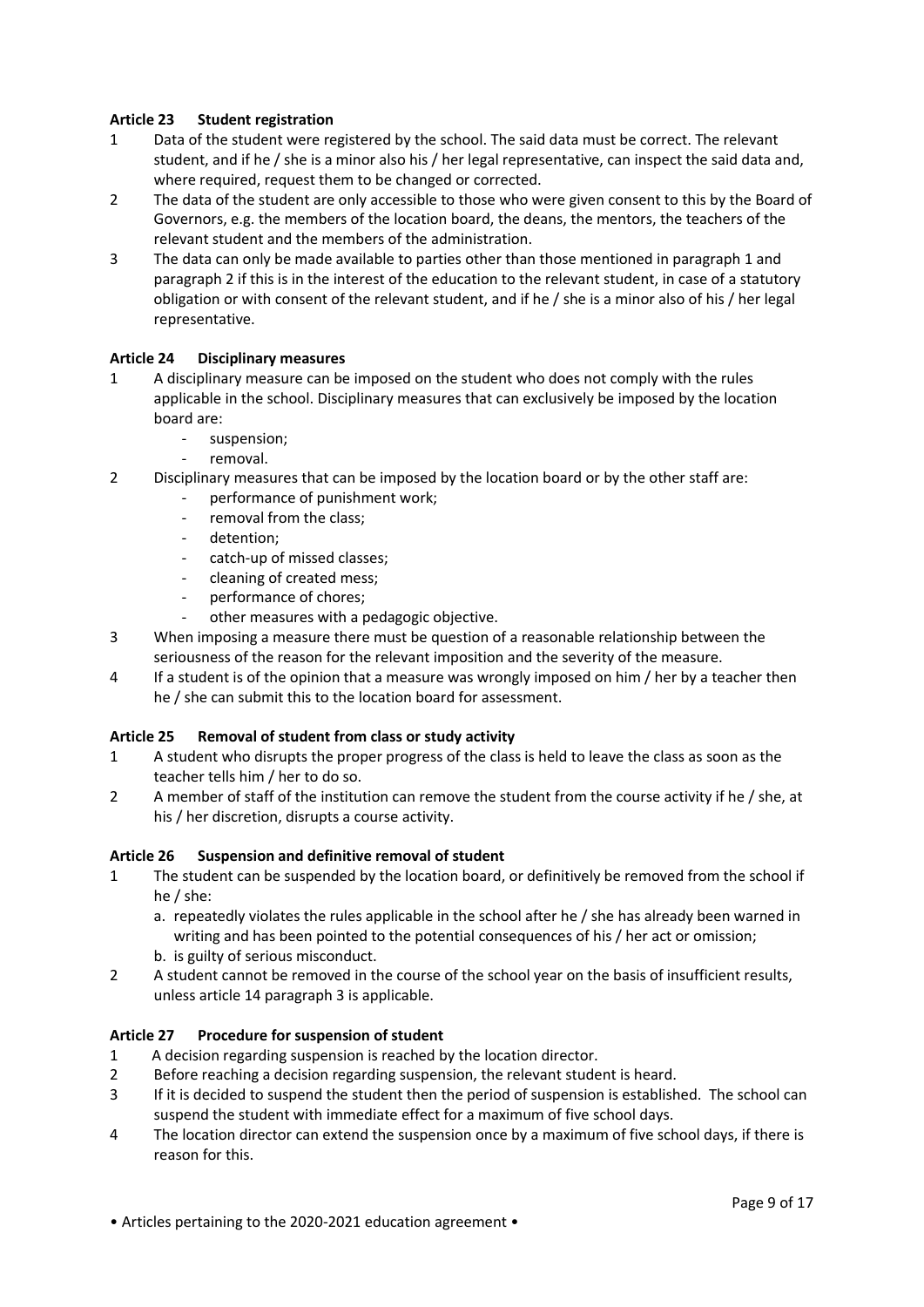- 5 The student can communicate his / her reaction to the school in writing within five working day after the imposition of the suspension.
- 6 If a student is suspended with immediate effect and/or is suspended from the first following day, and if the student has not attained the age of 18 yet, then the parents / carers or legal representative is contacted by telephone.
- 7 In the event of the suspicion of a punishable act, a report is filed with the police.
- 8 The suspension decision is communicated to the student and, if the student has not attained the age of 18 yet, also his / her parents / carers or legal representative by registered post and with reference to the reasons, the start date and the duration of the suspension.
- 9 If the student has attained the age of 18 then the parents / carers only receive the letter as intended in paragraph 8 if the student does not object to this.
- 10 In the suspension decision it is mentioned that the possibility exists to submit a notice of objection.
- 11 A copy of the suspension decision is kept in the student file.
- 12 A copy of the suspension decision is sent to the general manager.
- 13 The school provides for appropriate school work for the student for the duration of the suspension.
- 14 The student is given the opportunity to (yet) take tests that are missed during the period of suspension.
- 15 Multi-day suspension can give cause to the initiation of a procedure for removal.

# **Article 28 Procedure for definitive removal of student**

- 1 The procedure for removal starts with an intention to remove.
- 2 An intention to remove is reached by the location director after consultation with the general manager.
- 3 The location director reports the intention to remove to the general manager.
- 4 The student can be suspended pending the procedure for removal.
- 5 The location director communicates the intention to remove with reference to the relevant reasons to the student and to his / her parent(s) / legal representative(s) by registered post. If the student is also suspended, this is also communicated in the letter.
- 6 In the letter as intended in article 28 paragraph 5 the student and his / her parent(s) / legal representative(s) are invited to be heard about the intention to remove.
- 7 The location director reaches a definitive decision on the removal, after approval of the general manager. The definitive decision is based on additional information and arguments of the student and, potentially, his / her parent(s) / legal representative(s) and other parties.
- 8 The definitive decision regarding removal is communicated to the student and his / her parent(s) / legal representative(s) by the location director by registered post. In the decision it is mentioned that the possibility exists to submit a notice of objection.
- 9 If the student has attained the age of 18 then the parent(s) / legal representative(s) only receive the letter as intended in article 28 paragraphs 5 and 8 if the student does not object to this.
- 10 A copy of the decisions is kept in the student file.
- 11 Definitive removal of a student to whom the Dutch Compulsory Education applies, does not take place other than after another school / facility has been found willing to admit the student.
- 12 Article 28 paragraph 11 is not applicable if it can be demonstrated that during a period of 8 weeks a school / facility has been sought in vain where the student can be admitted.
- 13 The definitive removal of the student to whom the Dutch Compulsory Education Act applies, is reported to the municipality where the student is registered.
- 14 The definitive removal of a student who has not attained the age of 23 yet, who does not dispose of a basic qualification and to whom the Dutch Compulsory Education Act is no longer applicable, is reported to the municipality where the student is registered.

### **Article 29 Unforeseen instances**

In instances not foreseen by this agreement and insofar as it regards the rights and obligations of the student, the location board and/or the Board of Governors decide.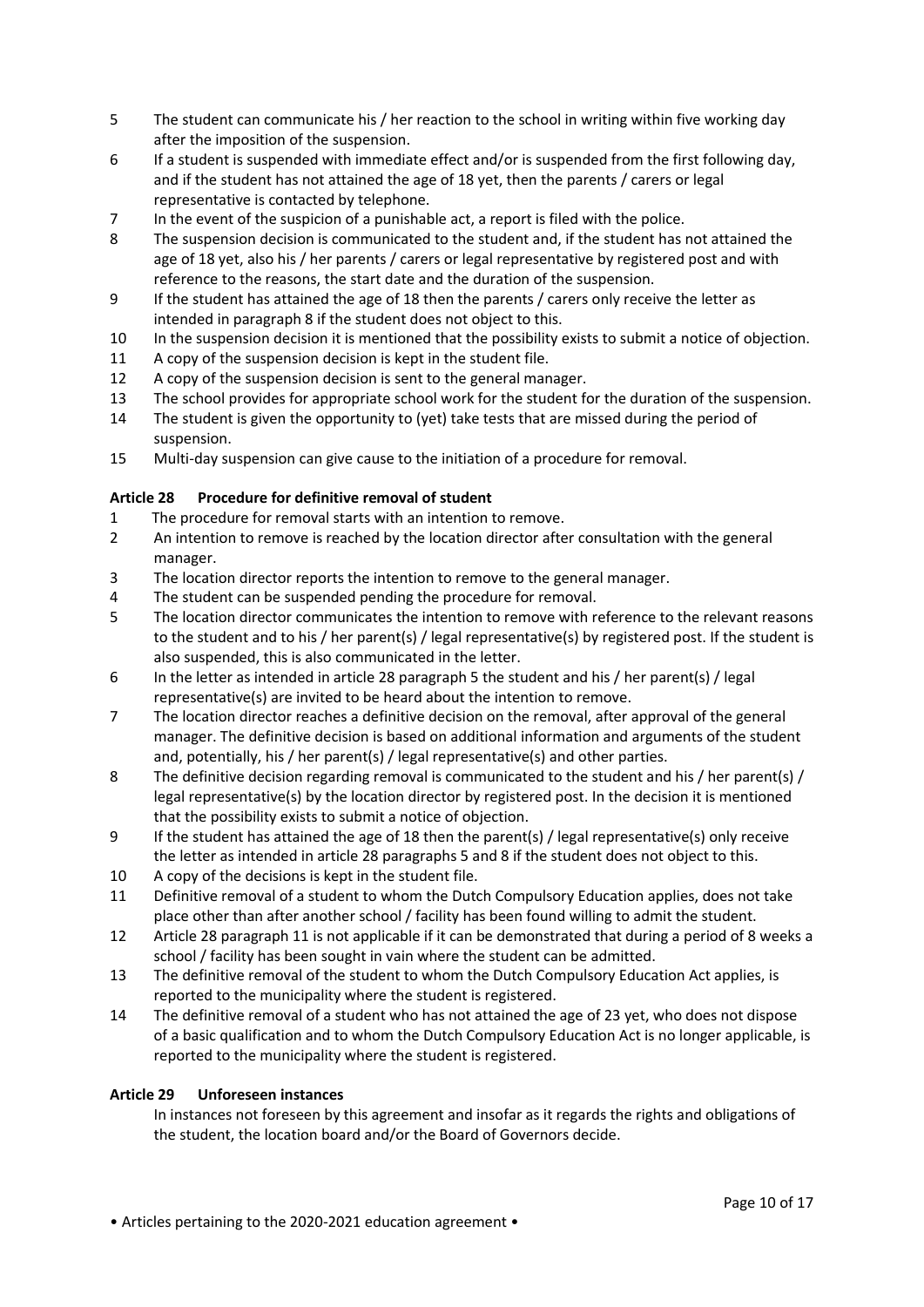## **Article 30 Documents**

- 1 The student declares to have taken note of the content of the Education and Examination Regulations (OER) of the Aeres Group Foundation, part of Aeres MBO.
- 2 Finally, the student and, as the occasion arises, his / her legal representative declares that he / she has received and/or has taken note of the documents to which reference it made in this agreement and/or that are attached to the agreement as schedules.

# Other provisions of the agreement

## **Article 31 Practical vocational training**

Part of the course is the practical vocational training. Arrangements about the practical vocational training are laid down in (a) separate practical (occupational) training agreement (s) between the institution, the student and the company or the organisation that provides the practical vocational training.

## **Article 32 Content and structure of the study and the examination facilities**

The student was reasonably able to take note of information about the content and structure of the course and the examination facilities of the Education and Examination Regulations (OER) of the institution.

## **Article 33 End of agreement**

This agreement, and hence the enrolment of the student, comes to an end:

a. after expiry of the term to which this agreement is applicable. A renewal clause is applicable to the education agreement for students who receive a diploma after the end date that is included in the education agreement.

This implies that if a student has not completed his / her course, or the part of the course to which the agreement is related, on the end date of the agreement, the agreement remains in full force and effect up to the moment that the student completes the relevant course (or part of the course), but remains valid at the latest up to the first counting date (1 October);

- b. when the student concludes the course with a diploma or certificate of the institution;
- c. if the student has apparently left the institution on his / her own initiative during the term to which this agreement is related, after not having reacted to a repeated written notice of the institution. The subsequent termination of the agreement does not affect the obligation of the student to pay the costs as intended in article 13 in full;
- d. following the definitive removal of the student from the institution. The subsequent termination of the agreement does not affect the obligation of the student to pay the costs as intended in article 13 in full;
- e. by mutual consent of the student and the institution, after this has been confirmed by both in writing;
- f. following the demise of the student;
- g. in case the provisions set forth in article 14 paragraph 2 are applicable;
- h. In case the institution is, due to demonstrable force majeure, no longer able to offer the course;
- i. in the instance as intended in Section 8.1.1 Subsection 1a of the WEB, following immediate rescission;
- j. to the extent that it regards the vocational training pathway, if the fully signed practical training agreement is not available with the institution prior to 31 December of the year of enrolment. The subsequent termination of the education agreement does not affect the obligation of the student to pay the costs as intended in article 13 in full;
- k. after recommendation of the Central Examination Committee, as a result of conduct that is not appropriate for the professional attitude, in conformity with Section 8.1.7b of the WEB;
- l. if it becomes apparent during the course that the student does not receive a Certificate of Good Conduct (VOG), as a result of which it is not possible to participate in the practical vocational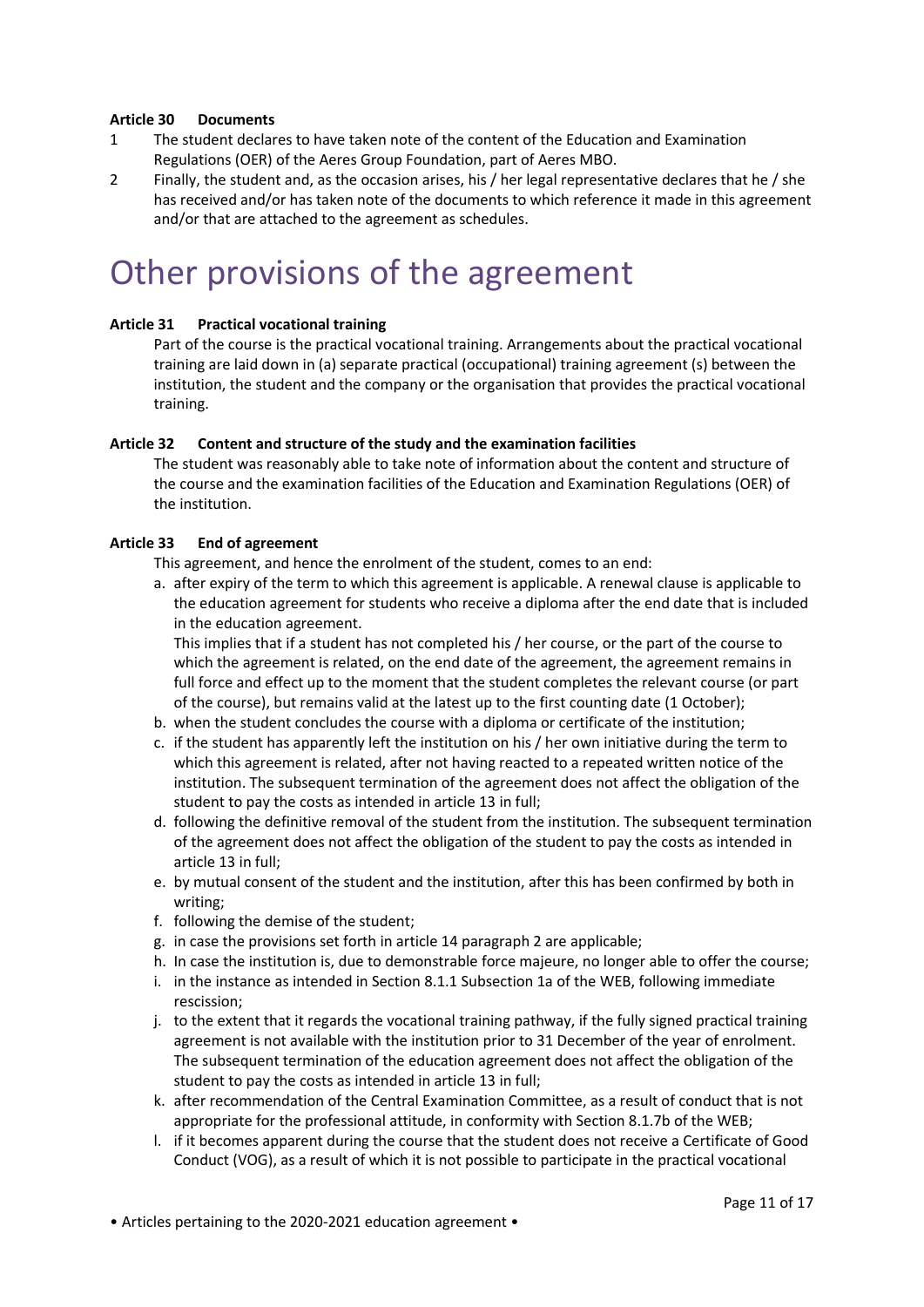training on account of the fact that a Certificate of Good Conduct is required in the relevant specific industry.

# **Article 34 New agreement**

- 1 If the student appears to not be able to conclude (to have concluded) the course successfully within the imposed period (as stipulated) then the student and the institution can stipulate a new course process. To this end, a new education agreement is concluded.
- 2 If a student who successfully concluded a course at the school or leaves the school for other reasons decides to participate in a new course at the school then a new education agreement is concluded.

## **Article 35 Entry into force of study agreement**

- 1 This education agreement takes effect two weeks after signature by the student and is basically concluded for the term of the course as mentioned on the course sheet.
- 2 During this period of two weeks the student has the opportunity of studying the education agreement and of terminating unilaterally without being subject to liability. The termination takes place in writing and must be addressed to the legal representative of the institution as mentioned under the "undersigned" on the course sheet of this agreement.

## **Article 36 Liability**

- 1 The Board of Governors does not accept legal liability for damages that are inflicted beyond its responsibility on belongings of students. The Board of Governors does not accept legal liability for the loss of belongings of students that were lost in or at the school or during school time.
- 2 If a student inflicts damages on the school building, the teaching materials present in the same or on other assets of the Board of Governor or on other assets under the management of the Board of Governors then the said damages are remedied at the expense of the student who caused the damages or, if he / she is a minor, at the expense of his / her legal representative. If a minor student is responsible for damages then the school holds the legal representative responsible fort he same.
- 3 The Board of Governors can adopt rules that prevent damages to and loss of assets as much as possible.

### **Article 37 Objection and appeal to decisions**

1 If one of the parties to the agreement is of the opinion that the rules laid down in the agreement are applied incorrectly or

carelessly then he / she must in the first instance solve the relevant dispute with those concerned with whom the dispute has arisen.

- 2 The student, and if he / she is a minor also his / her legal representative, can object to decisions that were reached by or on behalf of the competent authority and that are based on or are related to the application of the education agreement and the practical training agreement. A notice of objection is submitted to the Legal Protection Counter MBO.
- 3 The student, and if he / she is a minor also his / her legal representative, can object to decisions that were reached by or on behalf of the competent authority and that are based on or are related to the application of the education and examination regulations and to decisions of the examination committee or of examiners. A notice of objection must be submitted to the Central Examination Committee before it is possible to appeal to the Examination Appeals Committee. This must take place according tot he Examination Appeals Regulations Aeres MBO.
- 4 The refusal to reach a decision or reaching a decision late can be put on par with a decision.

### **Article 38 Complaints**

The student also has the possibility of submitting a complaint to the competent authority. A complaint is related to conduct and decisions or the omission of conduct and not reaching decision by the part against whom the complaint is directed. Complaints can, for instance, be related to sexual intimidation, discrimination, aggression, violence and harassment. A complaint is submitted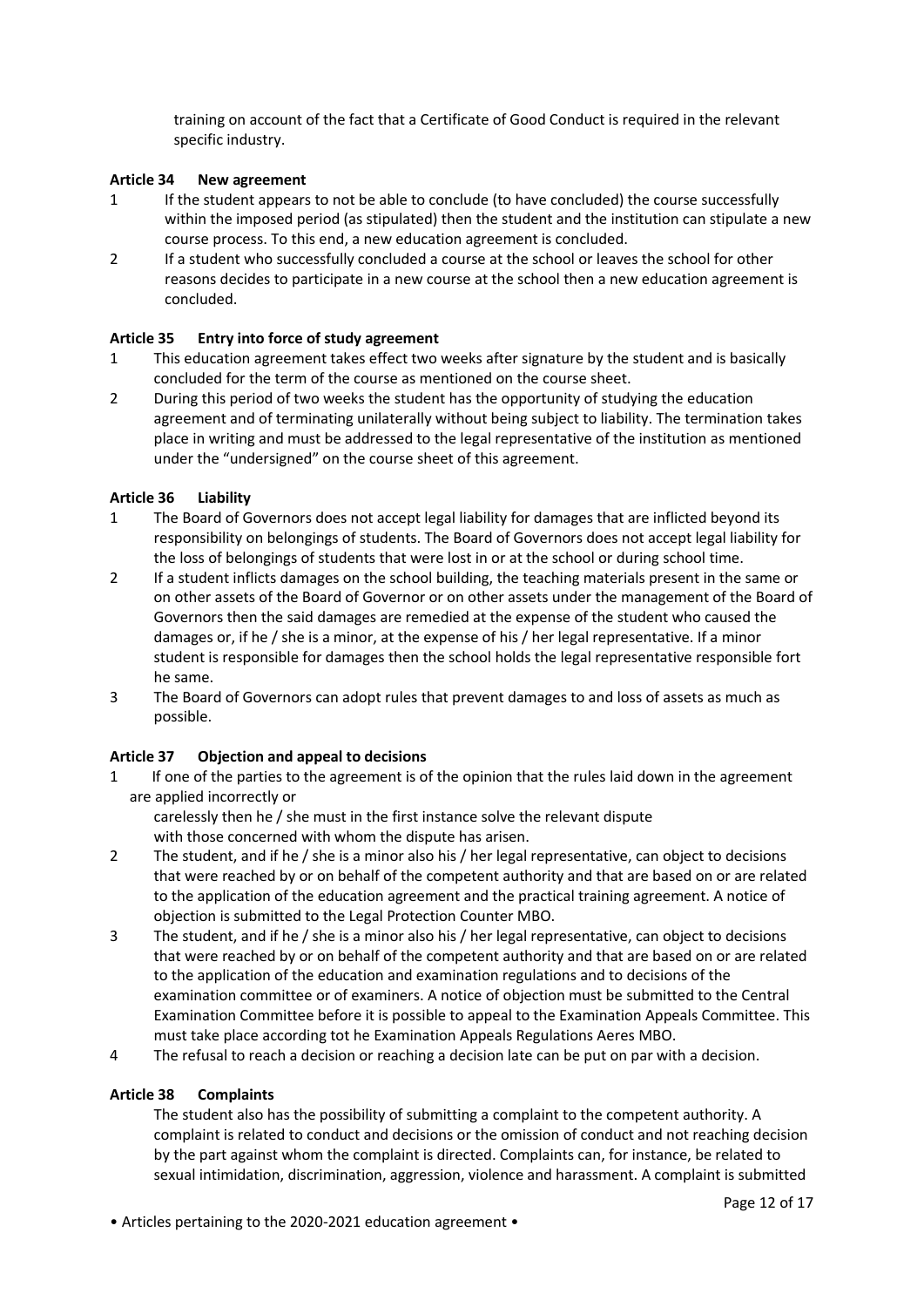to the Legal Protection Counter MBO on the basis of the 'Complaints Regulations for a safe school climate', which are available via the website of Aeres MBO<sup>3</sup>.

# **Article 39 Location rules**

If there are additional rules at a location then they are part of this agreement. The said rules can be found in the study guide of the relevant location.

### **Article 40 Closing provision**

- 1 In the instances not foreseen by this agreement the institution decides after consultation with the student.
- 2 Disputes deriving from this agreement are brought to the cognisance of the competent court.
- 3 Dutch law is exclusively applicable to this agreement.

# **Glossary with the agreement**

In the education agreement the following terms are understood as follows:

| BBL:<br>BOL:<br><b>Board of Governors:</b> | Practical Vocational Pathway;<br>School-Based Vocational Pathway;<br>the Board of Governors manages the educational institution under the<br>delegated responsibility of the competent authority; |
|--------------------------------------------|---------------------------------------------------------------------------------------------------------------------------------------------------------------------------------------------------|
| <b>Appeals Committee:</b>                  | the committee that assesses an appeal lodged by the student;                                                                                                                                      |
| student:                                   | each and every student who is enrolled with the institution;                                                                                                                                      |
| teachers:                                  | members of staff with a teaching task;                                                                                                                                                            |
| combined pathway:                          | a course that consists of a combination of a BBL and a BOL course during<br>the progression of the course;                                                                                        |
| inspector:                                 | the school inspector;                                                                                                                                                                             |
| location board:                            | the location director and his / her deputy;                                                                                                                                                       |
| location rules:                            | assembly of rules about the rights and obligations of the persons and<br>bodies that are part of the school community;                                                                            |
| minor student:                             | the student who has not attained the age of 18 yet at the moment of<br>signature of the education agreement;                                                                                      |
| educational institution:                   | the Aeres Foundation, part of Aeres MBO;                                                                                                                                                          |
| OVO:                                       | Other Education;                                                                                                                                                                                  |
| members of staff:                          | the staff affiliated with the institution;                                                                                                                                                        |
| WEB:                                       | Dutch Education and Vocational Education Act;                                                                                                                                                     |
| legal representative:                      | the parent, guardian or carer of the student.                                                                                                                                                     |

# **References to documents**

-

On the website<sup>4</sup> of Aeres MBO all schemes and by-laws of Aeres MBP are described, including:

- Student Statute;
- Domestic Violence and Child Abuse Reporting Code;
- Social Media Protocol;
- Suspension and Removal Protocol;
- Anti-Harassment Protocol;
- Supply of Information Divorced Parents Protocol;
- Procurement of Medicines and Medical Interventions Protocol.

<sup>&</sup>lt;sup>3</sup> The Complaints Regulations for safe school climate can be found via [https://www.aeresmbo.nl/over-aeres](https://www.aeresmbo.nl/over-aeres-mbo/regelingen-en-statuten)[mbo/regelingen-en-statuten](https://www.aeresmbo.nl/over-aeres-mbo/regelingen-en-statuten)

<sup>4</sup> <https://www.aeresmbo.nl/over-aeres-mbo/regelingen-en-statuten>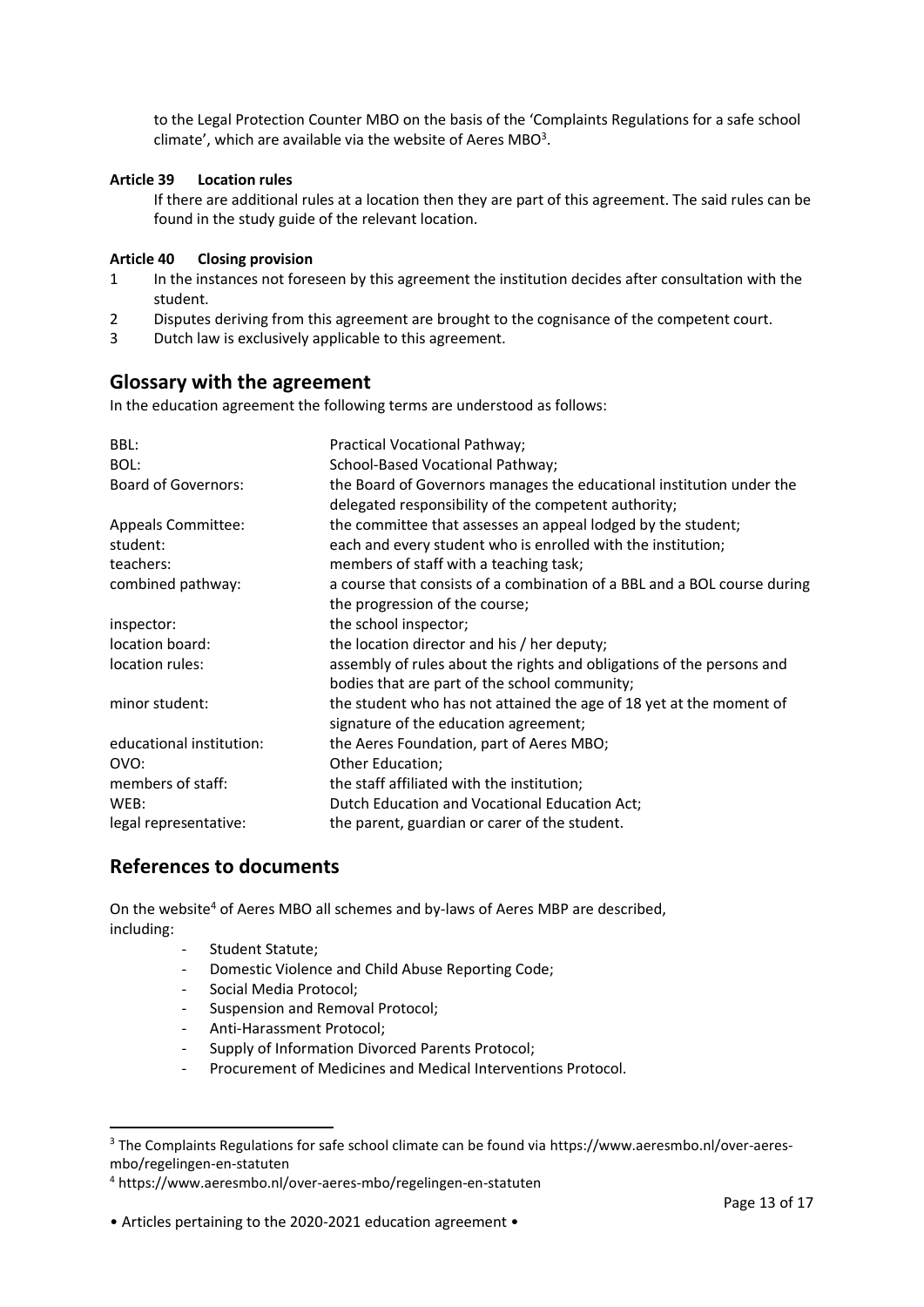# Bijvoegsel 1 Procedure course fees MBO BBL partial payment

Students who are aged 18 or over on 1 August of a course year (MBO BOL and BBL) personally pay a part of the study costs in the form of tuition fees or course fees (government funding). MBO BOL students pay the tuition fees directly to DUO. The BBL students pay their course fees directly to the institution. This memorandum regards the invoicing and potential crediting of course fees of MBO BBL students (aged 18 and over).

### **Invoicing**

It is described in the 'Dutch Tuition and Course Fees (Implementation) Decree 2000<sup>5</sup>' how course fees must be collected. Section 12 reads as follows:

'*For a course participant who is enrolled in the course of the course year, the course fees are reduced by a twelfth part for every month that has already lapsed in the said course year (calculated from 1 August of the relevant course year).*'

### **Example 1:**

A course participant enrols on 1 September, the first course day is on 2 September. One month has lapsed since 1 August (start of the course year). Hence, the course participant only needs to pay 11/12<sup>th</sup> of the course fees.

### **Example 2:**

The course year starts on 1 August and the student enrols on Friday 29 August. A full month has not lapsed since the start of the course year, hence the student pays the full course fees.

### **Example 3:**

A student was born on 2 August 1995 and enrols for a BBL course on 1 December 2013. The student does not need to pay course fees because at the start of the course year (1 August) the student had not attained the age of 18 yet.

### **Repayment of course fees (BBL) government funding)**

In addition, Section 14 Subsection 2 of the Dutch Tuition and Course Fees (Implementation) Decree 2000 notes that the course fees must be **repaid** if the enrolment is terminated:

- 1 prior to the first day of the start of the classes in the course year;
- 2 in connection with the enrolment for a day school, provided that the enrolment takes place in the relevant course year;
- 3 due to the demise or a serious illness of the student, at the discretion of the competent authority; or
- 4 on account of special family circumstances to be determined by Ministerial Decree;
- 5 on account of the successful completion of the course, the course fees for the relevant course year are repaid at the request of the person liable to pay the fees by a tenth share for every remaining month of the course year during which the student shall no longer be enrolled. The last two months of the course year (June and July) are not included.

In all other instances there is no possibility of repayment. The repayment only takes place at the request of the student.

### **Example 4:**

-

A student obtains his / her diploma on 1 May. The course participant is not entitled to repayment. The course year starts on 1 August. Hence, on 1 May 9 months plus one day have lapsed. One day has lapsed of May and there is therefore no longer question of a full remaining month. The last two months are not included for crediting.

<sup>5</sup> Dutch Tuition and Course Fees (Implementation) Decree 2000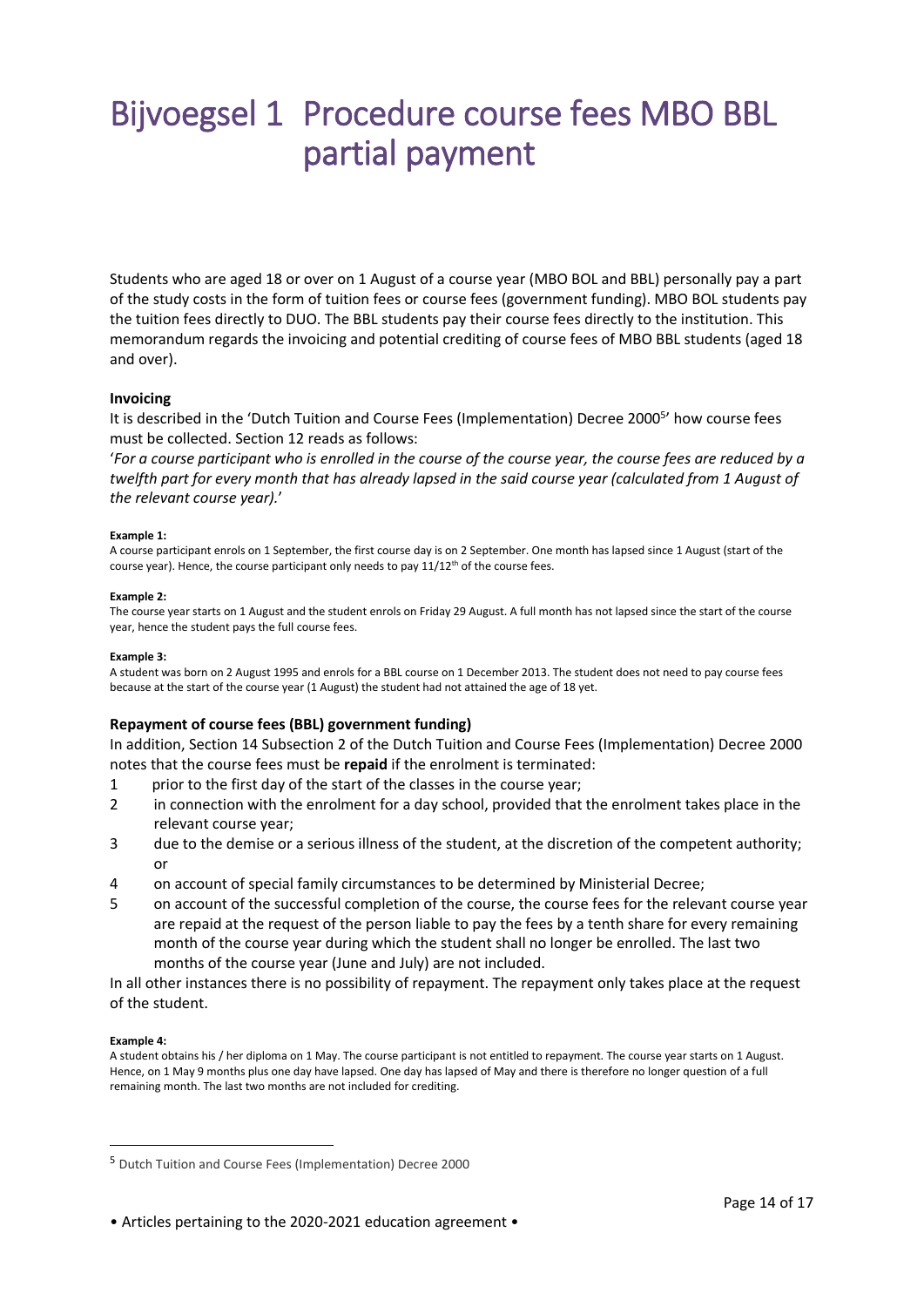#### **Example 5:**

A student switches to a BOL course of a different school on 5 November. The student is then entitled to repayment of six tenths of the course fees (start on 1 August, three months have lapsed and the 4<sup>th</sup> month has already started and the course fees are only repaid in the first ten months). **Check if the student has already paid the course fees!**

#### **Example 6:**

If a student cancel his / her enrolment before it has been invoiced then the correct amount can immediately be invoiced. A student who was enrolled on 1 August and who cancelled his / her registration (on the basis of one of the five reasons for repayment of BBL course fees) on 1 October but which has not been invoiced yet, then two tenths apply. Namely, two months have lapsed and in that case a tenth share for every remaining (full) month in the course year during which the course participant shall no longer be enrolled. The last two months of the course year (June and July) are not included.

#### **Example 7:**

A student enrols on 10 May and cancels the enrolment on 30 August. The first course day is scheduled for 1 September. The student is entitled to repayment in full of the course fees. If the enrolment is terminated on the first day that the classes in the school year start then the student is entitled to repayment.

#### **Example 8:**

On 10 January the student switches from BBL level 2 to BBL level 3. The student is then invoiced the higher BBL rate for 6 months (with the exception of the first day the subsequent month).

#### **Example 9:**

On 1 September a student must still retake one examination. The student must enrol and pay the course fees in full. After the diploma has been obtained the student can request repayment of 8/10<sup>th</sup> of the course fees. For every remaining month (October up to and including May) the student is repaid 1/10<sup>th</sup> of the course fees, in the course of which the last two months (June and July) are not taken into account. Payment (or repayment) of the course fees is not applicable to a student who is enrolled as an external student.

### **Repayment procedure**

The 'Repayment Course Fees BBL Form' is attached to this schedule<sup>6</sup>. This outlines in which instances the student is entitled to (partial) repayment of the course fees.

Repayment of course fees only takes place if the student submits this form (completely filled in and signed) to the administration of the location before the end of the course year.

The specification of the reason is checked and signed by the team leader of the student or the location board. The administration checks if the student:

- 1 actually cancelled enrolment prior to the start of the  $1<sup>st</sup>$  course day; or
- 2 did indeed switch to a day school. In that case there must, in any case, be question of cancellation of the enrolment with the present BBL course. In case of a switch within the school, the administration can check this. In case of a switch outside the school, a copy of the enrolment certificate of the other school must be enclosed;
- 3 in case of demise, repayment always takes place, with signature of the board;
- 4 in case of a serious illness the board must give written consent, with signature;
- 5 Special Family Circumstances Ministerial Decree, signature board;
- 6 the (early) completion of the course; the administration checks whether the relevant student had obtained the diploma.

In case of points 1, 2 and 6 a signature of the team leader suffices. In case of points 3, 4 and 5 a signature of the board is required.

If the form was filled in and signed correctly and the reason for repayment is correct then crediting follows.

### **Education Agreement (OOK)**

The student is informed of the possibility of partial or full repayment in the OOK. Repayment takes place at the request of the student.

### **EduArte**

-

BBL students are invoiced and credited via EduArte.

<sup>•</sup> Articles pertaining to the 2020-2021 education agreement •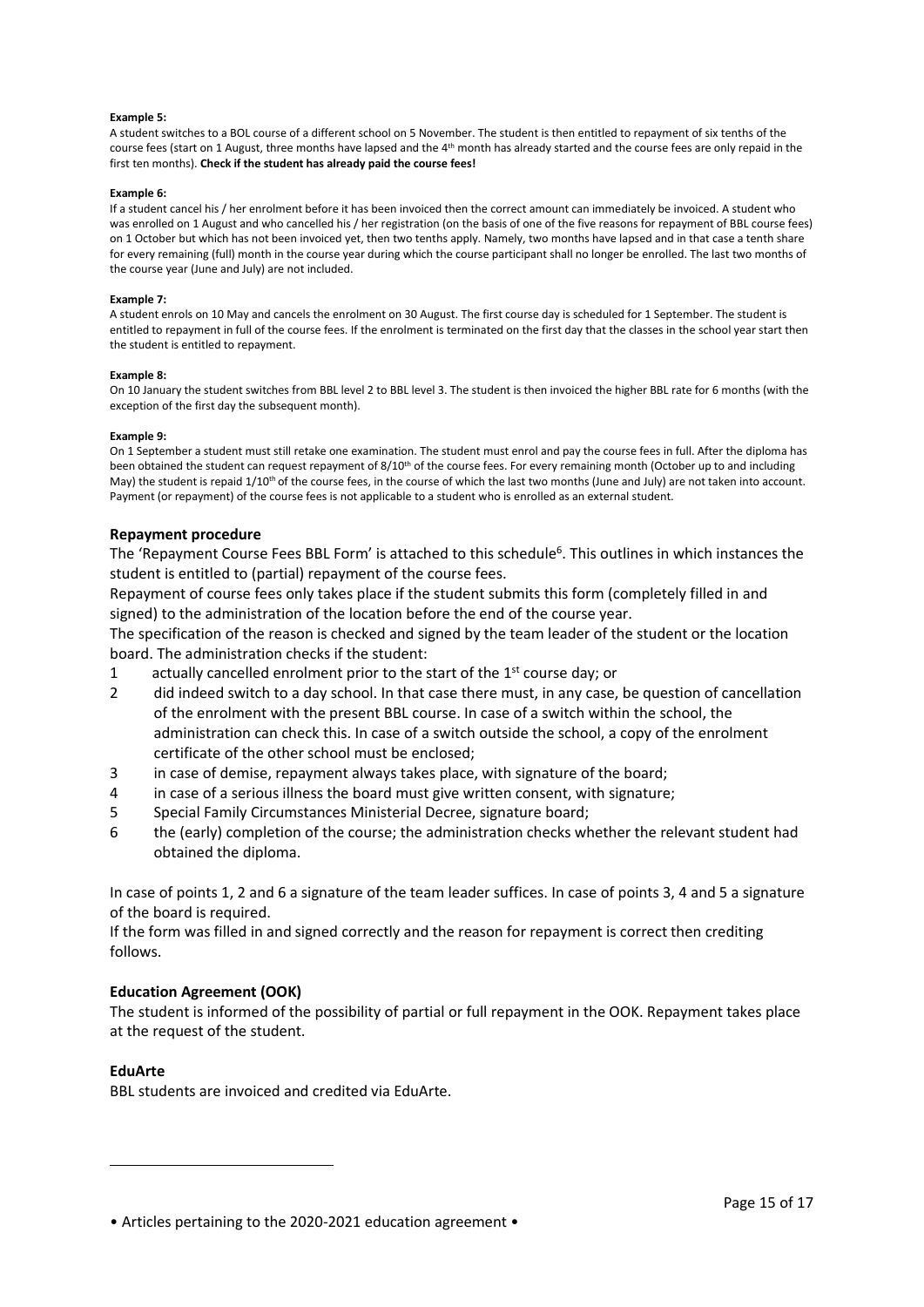## **Repayment Course Fees BBL Form**

Students who are aged 18 or over on 1 August of the course year personally pay a part of the course fees. Section 14 Subsection 2 of the Dutch Tuition and Course Fees (Implementation) Decree 2000 notes that the course fees must be **repaid** if the enrolment is terminated:

- 1 prior to the first day of the start of the classes in the course year;
- 2 in connection with the enrolment for a day school, provided that the enrolment takes place in the relevant course year;
- 3 due to the demise or a serious illness of the student, at the discretion of the competent authority; or
- 4 on account of special family circumstances to be determined by Ministerial Decree;
- 5 on account of the successful completion of the course, the course fees for the relevant course year are repaid at the request of the person liable to pay the fees by a tenth share for every remaining month of the course year during which the student shall no longer be enrolled. The last two months of the course year (June and July) are not included.

In all other instances there is no possibility of repayment.

If you want to apply for repayment of course fees then please fill in the following form:

| Surname             |  |
|---------------------|--|
| First name          |  |
| OV number (see OOK) |  |
| Date of birth       |  |
| Telephone number    |  |
| Location            |  |
| Course              |  |
| Mentor              |  |

### Please tick as applicable

| <b>Reason for repayment</b> |                                                             |  |
|-----------------------------|-------------------------------------------------------------|--|
|                             | Cancellation of enrolment before or on the first course day |  |
|                             | Enrolment with day school (BOL) <sup>7</sup>                |  |
|                             | Demise or serious illness                                   |  |
|                             | Special Family Circumstances Ministerial Decree             |  |
|                             | Diploma obtained                                            |  |

Signature student: Date: Date: Date: Date: Date: Date: Date: Date: Date: Date: Date: Date: Date: Date: Date: Date: Date: Date: Date: Date: Date: Date: Date: Date: Date: Date: Date: Date: Date: Date: Date: Date: Date: Date:

-

Signature team leader / board: Date: Date:

 $<sup>7</sup>$  If you switch to a different school please attach a copy of the enrolment certificate of your new course.</sup>